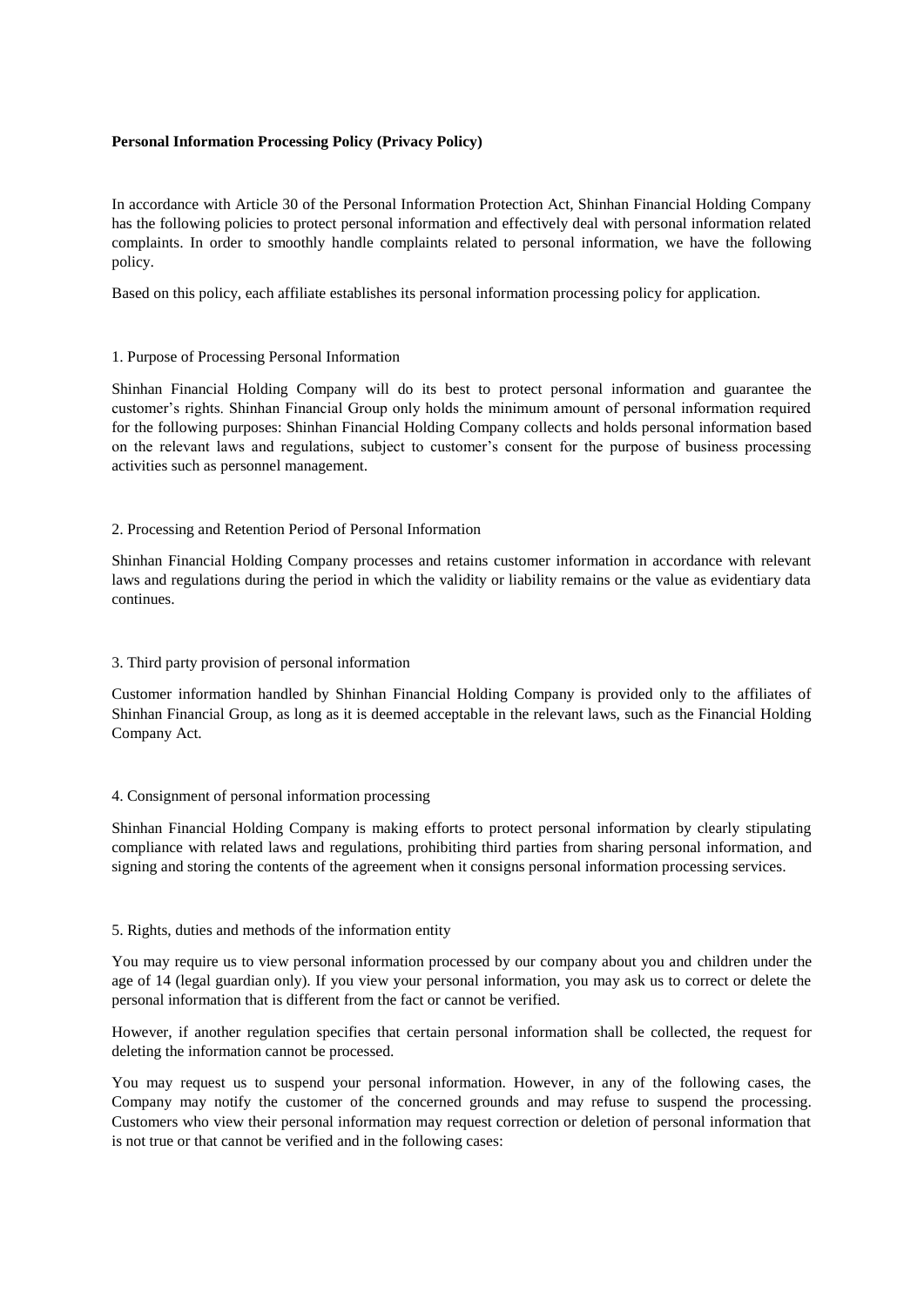- 1 If there is a special regulation or if it is inevitable to comply with the statutory obligations
- 2 If there is a risk of harming the life or body of another person or there is a possibility of unfairly infringing the property and other benefits of another person.
- 3 When it is difficult to transfer the contract, for instance: in cases where it is not possible to provide the contracted service to the customer, if the personal information is not processed. And also if the customer does not clearly indicate an intention to terminate the contract.

(Form 1) Request of personal information for viewing, correction, deletion, suspension of data processing

(Form 2) Power of attorney on Personal Information for viewing, correction, deletion, suspension of data processing

## 6. Personal information to be processed

Shinhan Financial Group handles information like customer names, unique identification numbers, addresses, and contact information for business purposes, such as providing customer service for affiliates within the Shinhan Financial Group and personnel management of internal employees.

## 7. Destruction of personal information

Personal information of Shinhan Financial Holding Company is permanently deleted from electronic personal information system at the time of achieving the purpose of processing or retention period. Personal information on written document is shredded or incinerated.

#### 8. Measures to ensure the safety of personal information

To secure the security of personal information, Shinhan Financial Holding Company handles personal information processed electronically safely through measures like installing firewalls and controlling the access. Written personal information is stored in a safe deposit box or cabinet. It is strictly managed and controlled by allowing access to only authorized employees.

Risk pertaining to the handling of personal information is managed by the risk and compliance management system of Shinhan Financial Group, and we are regularly reviewing the risks and taking mitigating actions to prevent related risks. We also ensure the safety of personal information by applying the principle of zerotolerance in cases of breach of personal information based on the compliance management system.

#### 9. Change of personal information processing policy

When Shinhan Financial Holding Company changes its policy on personal information, it discloses the timing and enforcement of changes, continuously updates the changed details, and discloses modifications before and after the changes so that customers can easily check the details of change.

# 10. Remedial Actions on Infringement of rights

Shinhan Financial Group will do its best to protect the customer rights and prevent damages.

In the event of leakage of personal information and infringement of rights, please contact the following